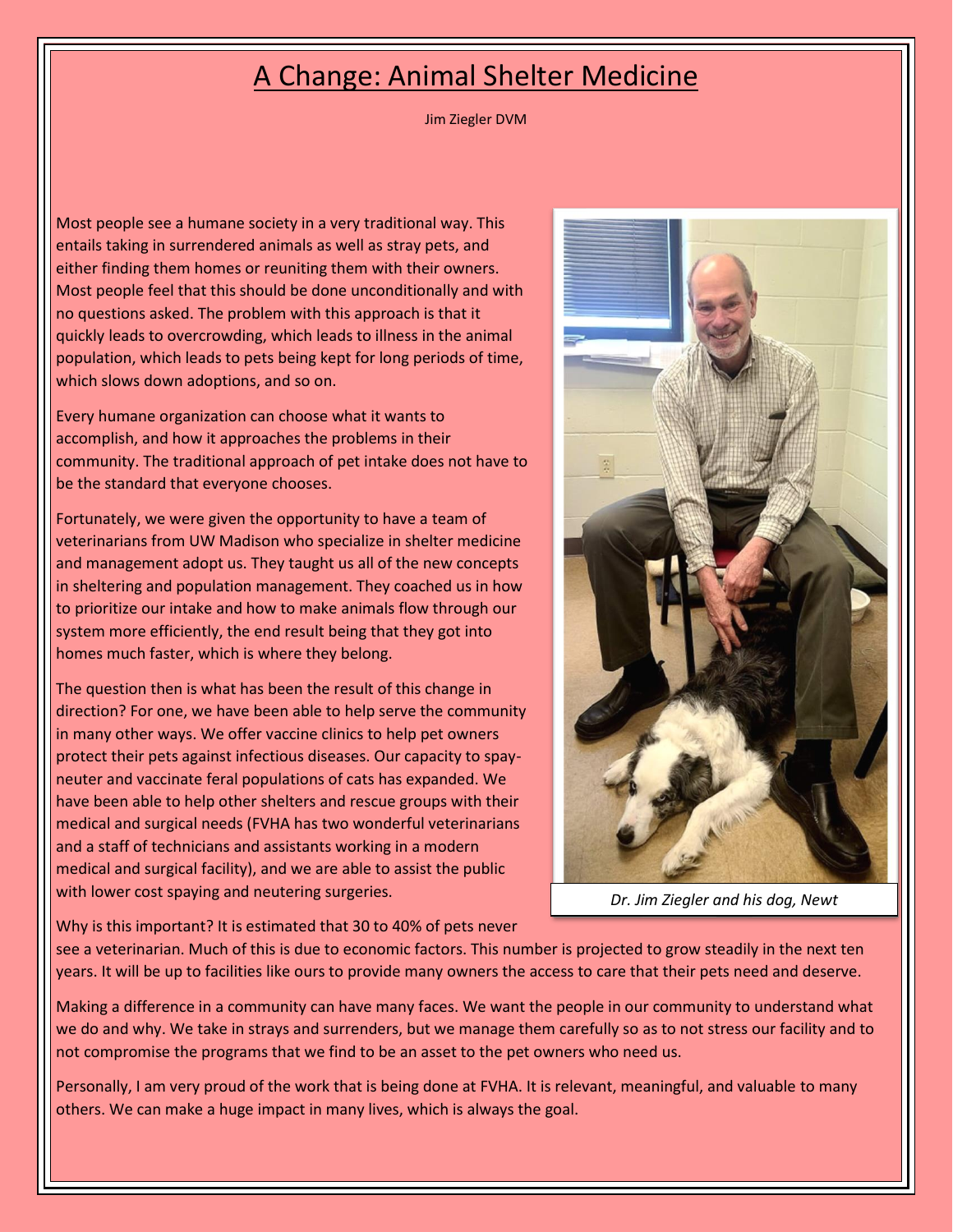## Who Safeguarded Who?

Serenity Luoma

Renji was brought in as a stray by police on September 15, 2021. He seemed to be paralyzed and stuck on his side, unable to stand or even switch positions. This meant he had difficulty eating and drinking on his own. He also was unable to stand to use the restroom, therefore, he was coated in a thick layer of his own excrement. Despite his disability, he clearly craved attention and human contact. The night that he came in I immediately gravitated toward his gentle nature and will to live.



*Renji upon intake*



*Renji during his bath*

For the next couple of weeks, I kept him with me in the office, attempting to feed his determination and show him he had something to fight for. My time was spent syringe feeding and changing kitty diapers. Our vets noted he couldn't see and initially theorized he may have gotten into something toxic, causing him to lose his mobility and vision. His lab results came back showing he was extremely anemic due to being malnourished as well as having poor kidney function. They also discovered a previous spinal injury that they thought it might be a contributing factor to his condition.

By miracle, Renji managed to get his feet under himself for the first time

during his bath and even managed a couple soft meows. It felt like he was asking us to not give up. After his bath, he had a new zest for life. Somehow becoming more affectionate than he was before. In the week that followed, he started to drag himself around on his belly, making it only short distances before becoming completely exhausted.

One night while I was finishing up the day's paperwork from adoptions, I set Renji on the lobby floor to hang out while I worked. I heard a chair scoot behind me and glanced down to find the goofy boy, all four paws under himself, belly scooting around. My smile soon turned to tears as I watched him take his first steps. After weeks of round the clock care and many touch and go moments, he slowly became a cat again.

Renji spent 4 and a half weeks with us in recovery before finally being able to begin his journey in finding his new home. Renji now has a furry feline sister, Cookies and a wonderful home to call his own.

Animals like Renji are a prime example of the rewarding work we are able to accomplish with your support. I am thankful every day for my wonderful vet team and coworkers who have become more like family, and for the countless souls like Renji who I often believe do more to heal us than we can ever do for them.





Left; Renji and his sister, Cookies Right; Renji exploring is new home